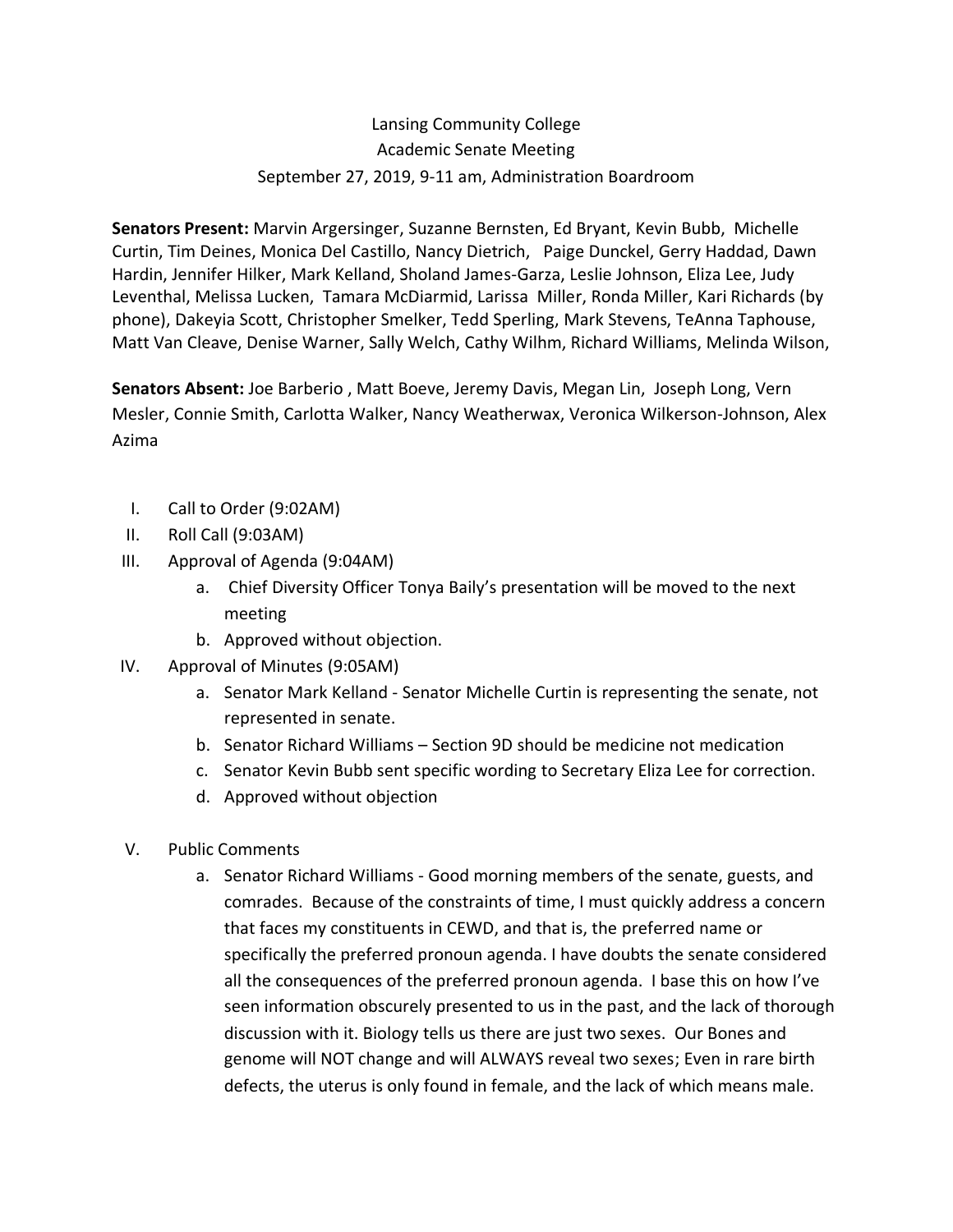Birth defects are often treated. Psychology, in its DSM, says that gender identity issues are still a form of mental illness. We should never make fun of any mental illness in this context, and should assist in treatment; But NOT the nullification of science, and certainly NOT the discipline of employees who say the same. I wonder, have we opened Pandora's box here? If we play along with this preferred gender thing, who is to say we'll have to play along with a 56 year old man who identifies as a 17 year old girl? What if a man who identifies as a woman, wants to compete in our women's sports, thus giving them an unfair advantage? Equity anybody!? I represent nurses, paramedics, and even future doctors from LCC. A patient's biological sex determines the best outcomes for care. Infarctions or STEMI of the heart, show differently on an EKG. Our medical interventions are often different between the two sexes and even signs and symptoms appear different. Are we to discipline the nursing student for asking the biological sex of their catheter patient? Really!? Last meeting, it was opined that an employee asking the biological sex of a student was "pathetic." We don't know the whole story there. However, I would say risking the lives of patients, jeopardizing the jobs of LCC employees, and working against established science because of someone's changing feelings--is more pathetic. Finally, AND the irony of all this, whilst I was still sitting in the senate, saying similar things last meeting, I was sent the required Title 9, the Voice ... online lesson in email. (That was a juvenile and disturbing thing to do by the way.) Are we going to silence a single voice now, even one speaking in rational terms? I'm afraid the answer is yes. But I wonder, where else can we debate the issues but here in the senate? In conclusion, this game of pronouns is a zero-sum game. That is to say, you take rights from one and give them to another. In this case, we are not only going to silence people, oh no, we'll FORCE them to say things they do not agree with! This practice of stifling speech and then forcing only certain speech is NOT an America value but it is routinely practiced in Russia and China. Worse, if any faithful LCC faculty honestly teaches science, the Bible, or medicine here at LCC, they'll lose their position and that hurts us all. Pa-the-tic! This agenda should be retracted and reevaluated immediately. Thank you.

- VI. President's Report
	- a. Joe Ortiz was a part time Biology faculty that passed away suddenly. Moment of silence for him.
	- b. Senator Monica Del Castillo Introduce newest member of the senate. Shalonda James-Garza. Is an Academic Success Coach Manager. Works with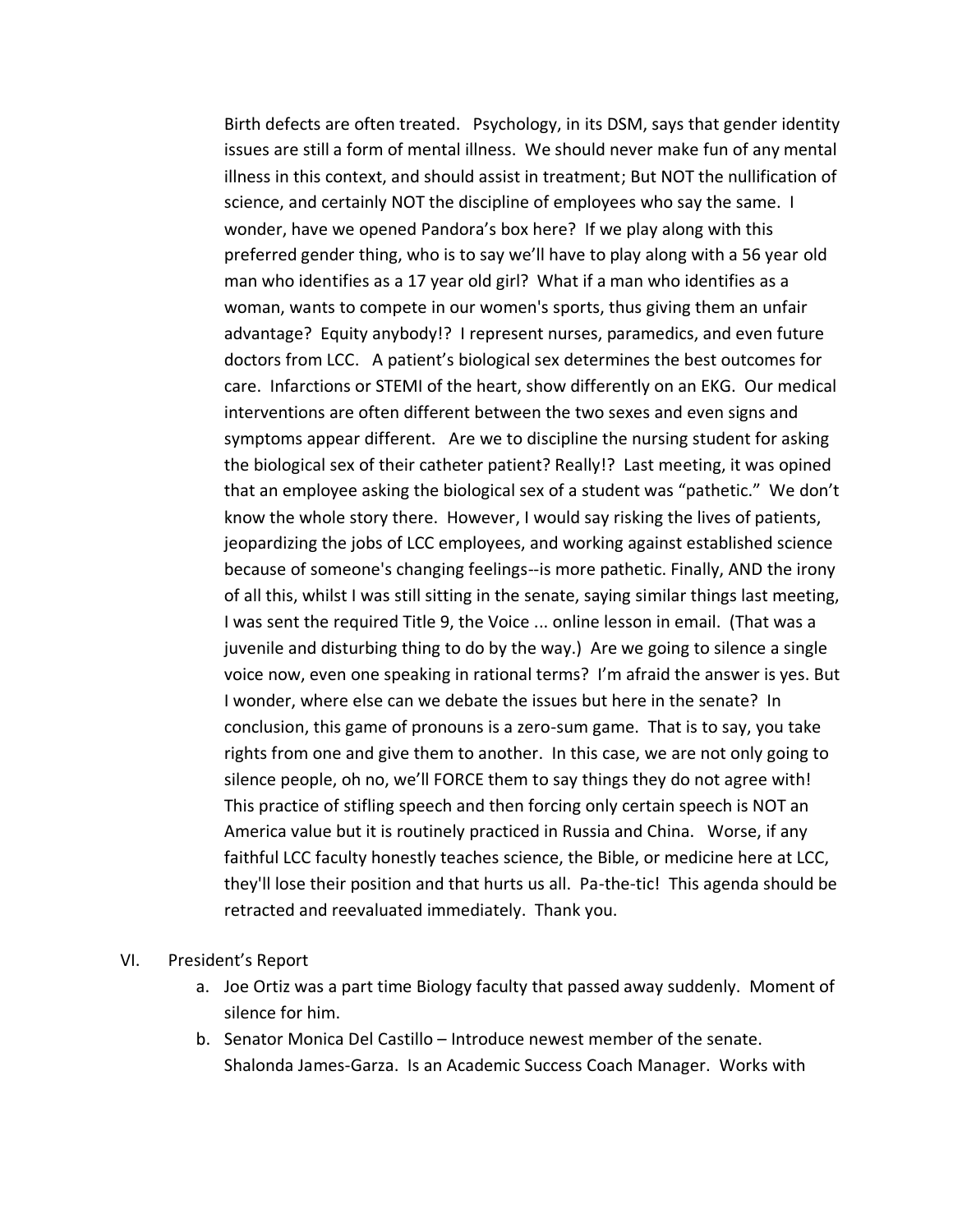students and in an admin role. Excited because we are having more representation of all areas on the senate.

- c. On October  $11<sup>th</sup>$ , will have Senate picture retaken at the end of the meeting.
- d. November 22 we will have our Senate meeting at West Campus.
- e. The Student Survey is still out and is expected to be done this week.
- f. Faculty, admin, survey will be going out soon. We will have a robust discussion on the results.
- VII. Provost's Report
	- a. Preferred name committee has been formed and first meeting will be Oct. 11. Will add people as the semester goes on.
	- b. The Strategic Plan for 2017-2020 has been extended through 2021 since we have a new president coming on board.
- VIII. Consent Agenda Curriculum Committee Course Recommendations
	- a. REVISED COURSE PROPOSALS: CHDV 101 Child Growth/Develop: 0-10 Yrs, CHSE 120 – Medical Terminology, MASG 132A - Body Systems for Massage I, MASG 132B - Body Systems for Massage II, MASG 139A - Medical Conditions in Massage I, MASG 139B - Medical Conditions in Massage II
	- b. NEW COURSE PROPOSALS: BUSN 285 Business Admin Internship, ENGL 200 -Introduction to Literature, MATH 098 – Support for Math 121, THEA 225 – Building a Character
	- c. Approved without objection.
	- IX. Communications
		- a. Senator Michelle Curtin Goals for CASL. Michelle is still a co-chair. Three goals: Reevaluate ELOs and update, continuing general education assessment, want to systematically asses co-curricular across college.
		- b. Senator Mark Kelland Embedded Academic Support is moving to a new level which is to try to go back and look at root causes of challenged students. Just initiating.
	- X. Special election- Eliza Lee
		- a. Science has had Peggy Dutcher step down. We thank her for her service. A Special election is being held through the Center for Data Science. Results should be back by next senate meeting. We hope to continue this practice in the future.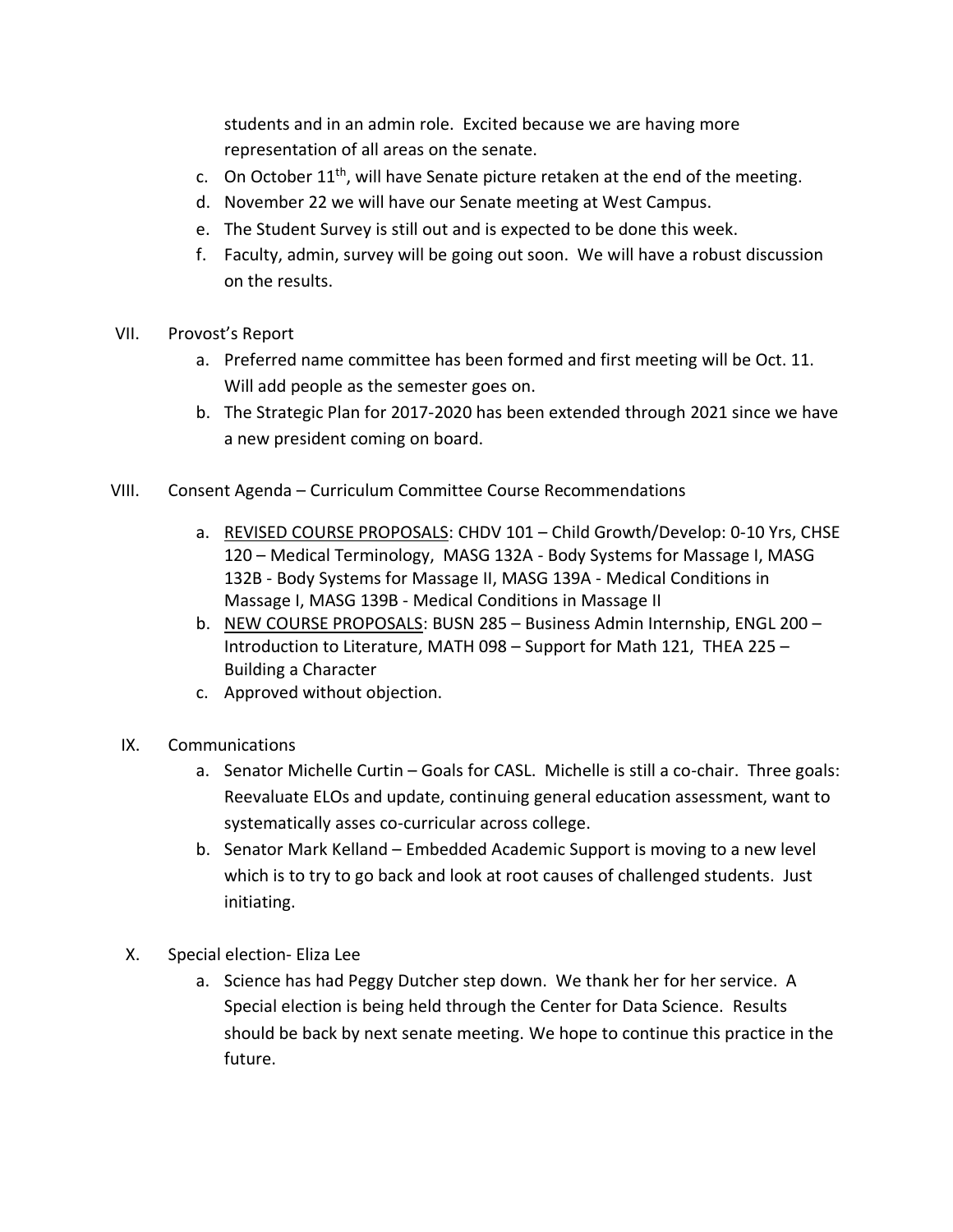- XI. Honors Program- Dina Krois and Cheryl Garata
	- a. Faculty Coordinator for Honors Program Dina Krois With the Honors program for a long time. Two year, full scholarship program for 2 falls, 2 springs, and at least 1 summer. Dina as taken 2 sabbaticals to study honors programs. For a two year college, our offerings are quite extensive. Even for a 4 year college our scholarship is quite extensive. This year their tuition benefit is over \$2000. Tuition, course fees, books, some students even get a refund. Honors programs started around the 60's and 70's. We are way ahead of the curve. There is a difference between honors colleges and honors programs. Honors program works will for LCC since we are a 2 year commuting institution. We have upwards of 70 students. Working on recommendations for honors programs. When students are part of the honors program they have to meet a few requirements each year. GPA requirement, have to take a certain number of honors courses. We don't offer as many honors courses as we used to. Really the only honors courses we have is honors writing. We mostly have honors options inside of courses. We would like to revise an honors advisory committee. We have an honors advisor. Would be nice having assistance reviewing honors options, how we offer them, how we mark them at the end of the semester, reviewing transcripts at the end of the semester. We also would like transfer articulations set for the honors options. When students transfer to a 4 year university, then they would automatically be accepted into the others institutions' honors program. This is one way to attract students to our program. Also talking about making a program pathway. When students come into the program, they have a 2 year package. We could offer more honors courses that way. Also want to have/make a mission statement that meets up with the college. They come to the Senate for assistance in that regard.
	- b. Senator Richard Williams Share some things from your experience.
	- c. Dina Krois There was a list of 9 recommendations but we have slowly been chipping away. These are the ones that still need to be done. We used to offer a separate orientation for honors students but now we do it with the college. Need to streamline our process. Trying to streamline the paperwork too.
	- d. Senator Mark Kelland There was a time when the college asked us to increase honors options. Are you now interested in rolling that back into a couple of classes?
	- e. Dina Krois We have to do everything by hand. So if we could find an automated process we could offer 200 classes. But without that it is a hard process for 1-2 people. Unfortunately, students are the ones getting lost in the mix.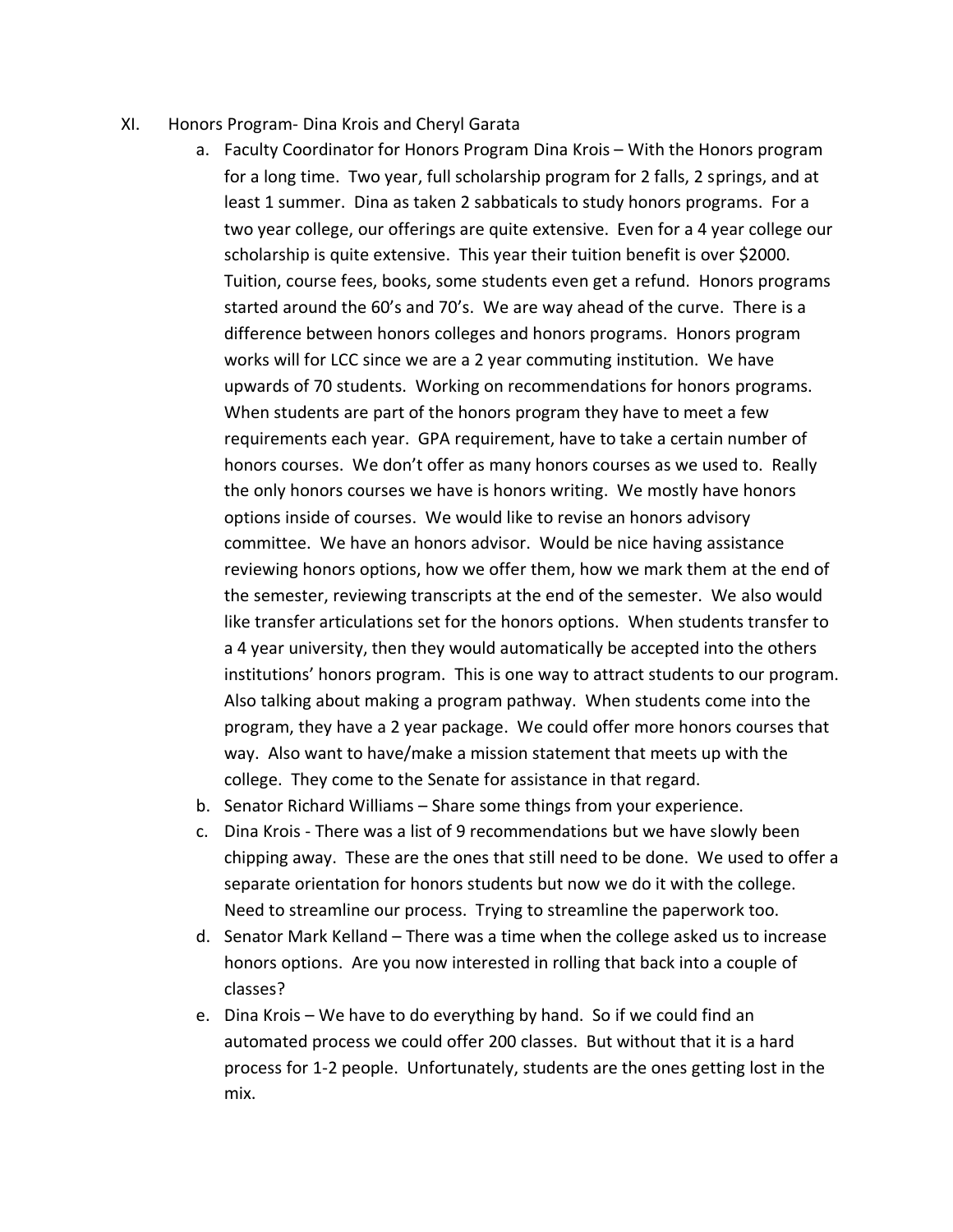- f. Cheryl Garayta Richard Reagan is retiring and he is the one sending emails asking you who had honors options. Getting the honors option transcribed is a long process. Rick voluntarily gets all the information from everyone.
- g. Dina Krois Trying to come up with solutions so students are getting those honors options. A Process that works for everybody.
- h. Executive Vice President Lisa Webb Sharp Scholarship is two years or does cover 60 credit hours or does it apply to liberal studies track or CTE programs or is it just for high school students or for students coming back?
- i. Dina Krois We are primarily a transfer scholarship. Most are getting MTA and transferring. 1/3 of students have transfer studies degree. Majority are taking classes in A&S and transferring. It is difficult for say a student in nursing. They have to take 3 honors courses a year plus their nursing courses. We don't eliminate students but we will look at the requirement and sometimes they don't work together. We will not eliminate a student if we know they will only be here a year. It is on a case-by-case basis. Its 2 years (not 60 credits). There is not minimum or maximum on credits. Usually students can take 14, 15 credits a semester. Only have to take 3 in the summer.
- j. Senator Ed Bryant Can students apply for the honors option after they get here? How does this process work? How do the students find out about this?
- k. Dina Krois Students get a list of honors options course. We always advise to contact faculty within 2 weeks of the semester. Ideally whatever your honors option is, it is in the official course syllabus. Students who are not in the honors program can be given the honors option. We get a lot of students in Calc 3 and don't review them for GPA, because Calc 3 should already be an honors course.
- l. Senator Ed Bryant Students have to Self-identify and students have to get into the honors program before they get here?
- m. Dina Krois Yes.
- n. Chief Diversity Officer Tonya Bailey Is the honors program looking at ways to get credentialing such as digital badging? Are we looking at the diversity or marketing to various populations?
- o. Dina Krois We are trying to market to all LCC students. Part of it is a lack of applications from areas that would allow for that diversity. Not a lack of trying. Want to work specifically with the Lansing school district to get the word out to students in  $10^{th}$  and  $11^{th}$  grade. There is an ACT score requirement and a GPA requirement. We are trying different approaches this year.
- p. Senator Mindy Wilson Recommendation to revive faculty advisory committee. The expectation to get an honors H on transcript and the definition that people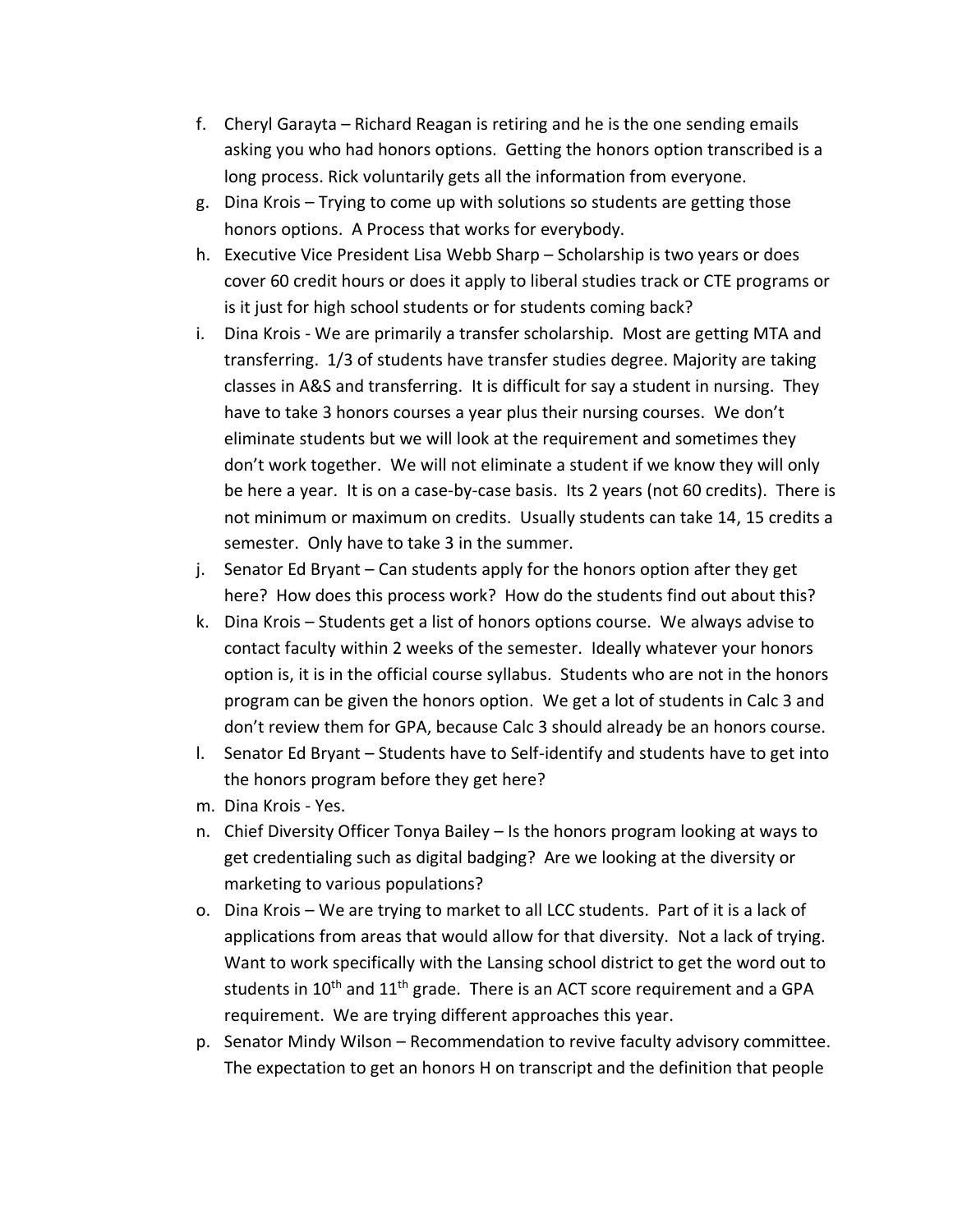go by is different (per course?). That would be an area that would need help to be consistent.

- q. Dina Krois That's something that we would like. Review honors options. Every program has the ability to create honors options. Not going to tell programs how to offer honors options but student feedback says there is a lot of variation through programs on the difficulty. We would like to focus on the courses students are most likely to take for transfer. It's easy to see the top 15-20 classes. We could take 50-55 and scale it down.
- r. Senator Michelle Curtin Would you like the Senate to make a work group or are you looking for senate representation?
- s. Dina Krois Looking for a workgroup to assist. It does not have to be all faculty. Any college assistance would be helpful to get. Overarching look at this.
- t. Senator Tedd Sperling– What about skills/trades students? Can they receive honors options?
- u. Dina Krois They can. We had a student recently on West Campus in Airline Tech. We worked with faculty to create honors options for him. We've never said to a student it's not possible, it's just a case by case basis. Nursing example was because those students are so laden with nursing courses it would be hard to also do honors courses. Case by case basis. Requires a little more creativity. We have reached out to West Campus.
- v. Senator Michelle Curtin Anyone interested in workgroup. Mindy and Tamara volunteered and looking for more people.
- XII. Updated Senator Expectations- action item
	- a. Senator Michelle Curtin- It has been edited. A new line added "As a Senator, foster inclusiveness in your work by promoting an inclusive environment where students, faculty, and staff feel safe and supported."
	- b. Senator Gerry Haddad What are the processes for absent senators?
	- c. Senator Eliza Lee Technically our by laws cover absences. "Senators who are absent for two consecutive regular meetings or four regular meetings over the course of an academic year, without reason, may be subject to review and possible removal from membership by the senate." It is more important that they are in the by laws but could be in both places.
	- d. Senator Mark Kelland In by laws is a process for programs to remove senator if they feel they are not represented adequately.
	- e. Senator Tedd Sperling– Time limit on when we get documents. Need them early.
	- f. Senator Michelle Curtin It is always within your right to ask for more time for something that needs to be voted on.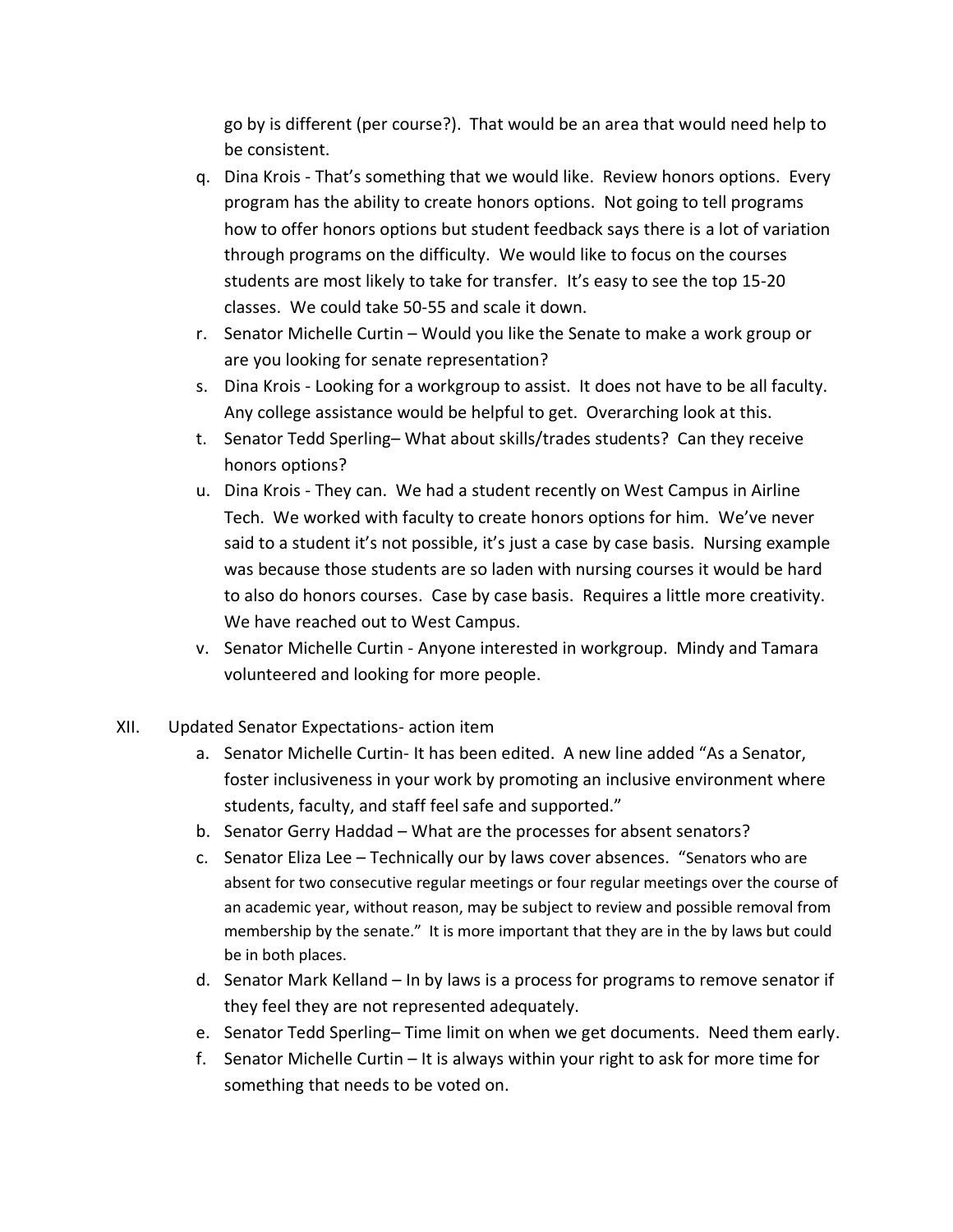- g. Senator Monica Del Castillo We ask presenters to give us materials ASAP and make things accessible.
- h. Senator Jennifer Hilker Thinking from adjunct perspective, is there a decision on the time these expectations would take? Is that something that is worked out between adjunct and program director? Taking the time to read the emails and be on committees?
- i. Senator Michelle Curtin It has to be a discussion between faculty and direct supervisors.
- j. Senator Mark Kelland Some supervisors promote equal time. If meeting is 1 hour, then it should take an hour to prepare for meeting.
- k. Senator Ed Bryant Adjuncts are compensated for meeting time and not outside of meeting time. Something for Senate to look at.
- l. Senator Mark Kelland That is a MAHE issue.
- m. Senator Tedd Sperling Should we be putting this on your 32 days for full time instructors?
- n. Senator Mark Kelland Yes.
- o. Faculty Jim Luke Compensation for adjuncts is a contract issue. If senators have thoughts, examples of discrepancy for senate work then forward that to representatives (such as Jim).
- p. Senator Michelle Curtin Call the question of making this an official senate document.
	- i. Approved without objection
- XIII. Robert's Rules of Order- Mark Kelland
	- a. See Appendix I.
	- b. Senator Richard Williams Mentioned debating. How do you debate a motion?
	- c. Senator Mark Kelland When a motion is made, the person who made the motion has the first opportunity to speak. Hopefully you would go back and forth from the opposing sides. Actively encourage more voices in the Senate. It is technically in the rules that if a person has spoken, presiding officer should notice a person who has not spoken first.
- XIV. Potential Future Agenda Items
	- a. Senator Tedd Sperling Can we set a time limit on people who are making presentations? 5-10 min? Something to keep the conversation on point.
	- b. Senator Mindy Wilson Should we have a parliamentarian as part of regular meetings? To keep us on track.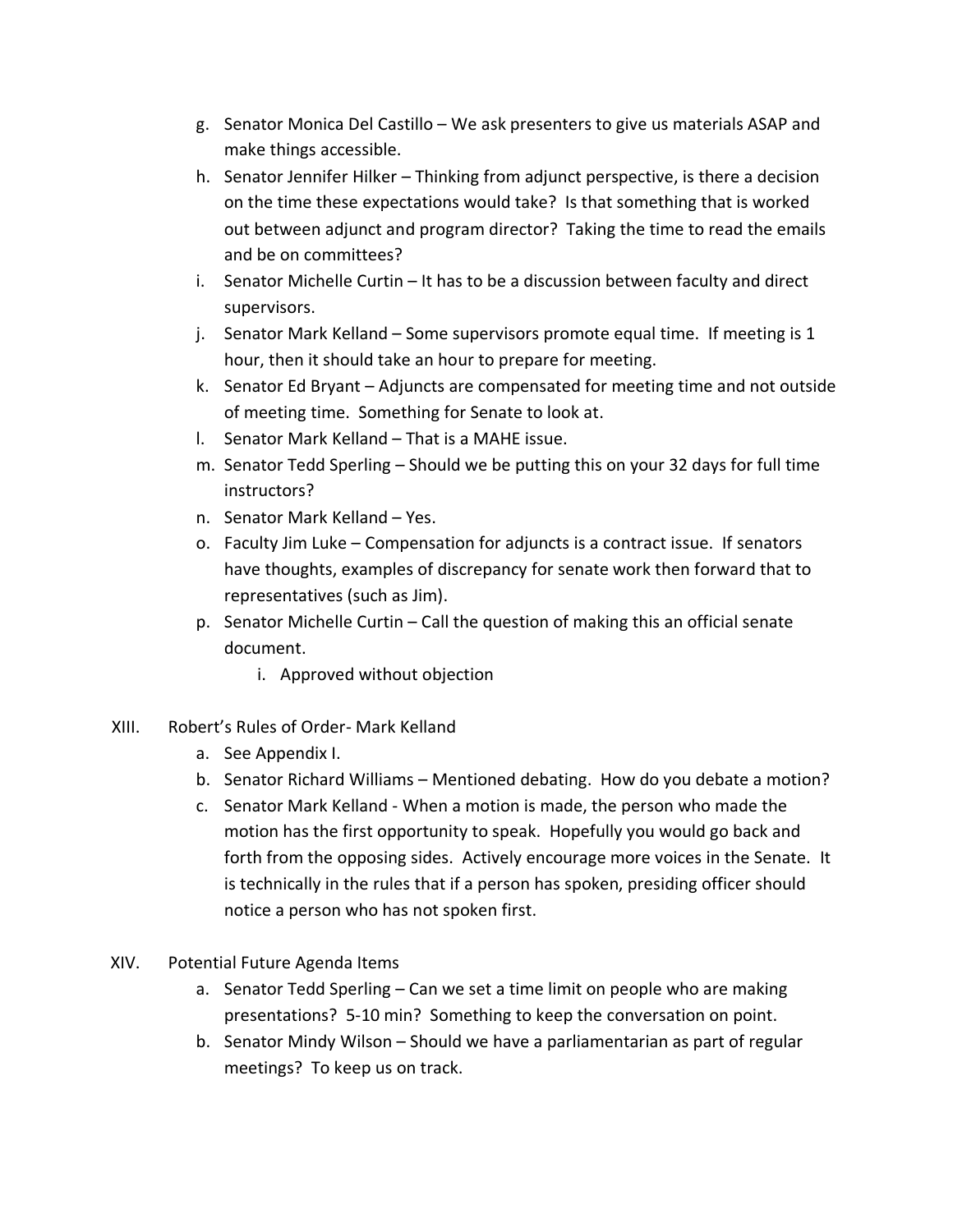- c. Senator Mark Kelland Had Joe Werner for a long time. May take on role of parliamentarian.
- XV. Motion to adjourn
	- a. Motion by Senator Tedd Sperling
	- b. Second by Senator Chris Smelker
	- c. Approved without objection (10:29AM)

*Purpose: The purpose of the Academic Senate will be to provide faculty input and advice to the administration concerning issues of College-wide educational philosophy, Collegewide academic policy, and priorities in the College-wide deployment of capital or financial resources, except as covered by the scope of collective bargaining. The Senate will be proactive and collaborative in its approach, seeking consensus whenever possible, and will foster and support effective and transparent communication with the college community. Student learning is the ultimate goal of this body.*

Respectfully submitted by Academic Senate Secretary, Eliza Lee.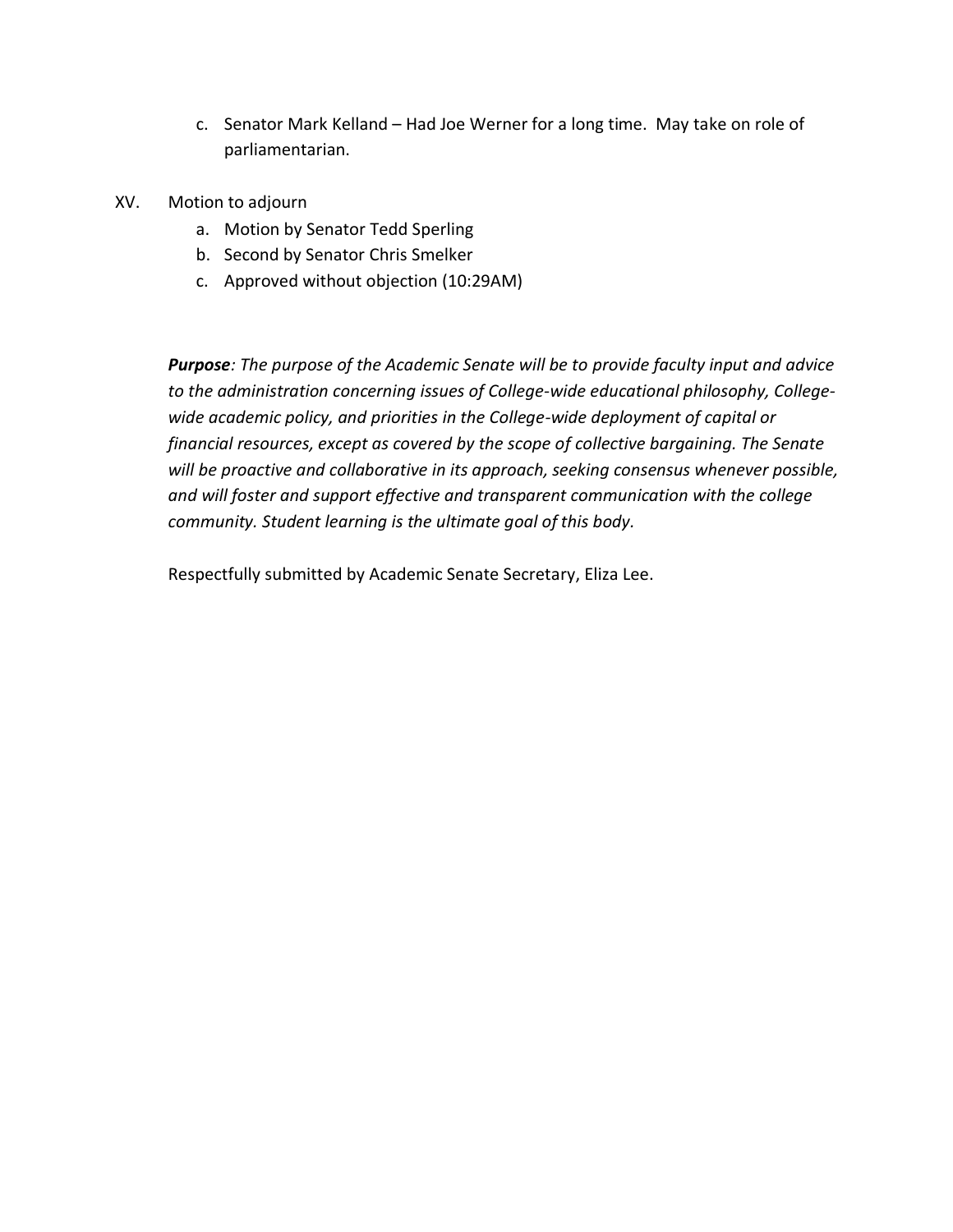# **Appendix I**

## Highlights of Presentation on Robert's Rules of Order by Past-President Kelland

Quotes from *Lex Parliamentaria* (1689) by George Petyt or Philips:

1604 - He that digresseth from the Matter, to fall upon the person, ought to be suppressed by the Speaker…No reviling or nipping words must be used.

1610 - A Member speaking, and his speech, seeming impertinent, and there being much hissing and spitting, it was conceived for a Rule, that Mr. Speaker may stay impertinent Speeches.

Notes on Robert's Rules of Order

## Duties of the Presiding Officer

Having the responsibility to maintain order and ensure fairness, the presiding officer (typically the President of the Academic Senate) should endeavor to allow debate to alternate between pro and con statements by the senators. New voices should be recognized before anyone is given a second opportunity to speak (strict rules allow an individual to speak only twice on a given matter of debate). Ideally, the presiding officer should not engage in the debate unless they surrender the chair.

In furtherance of the desire to appear impartial, the presiding officer should not vote on any motion unless their vote will change the outcome. For example, if a vote is tied, and the presiding officer favors the affirmative, they may break the tie. Or, if the affirmative is ahead by a single vote, and the presiding officer is opposed to the motion, they may in the negative resulting in a tie (a tied vote results in the motion being lost, or failed).

#### Handling of Motions

When a motion is made, it requires a second. At that point, there is not quite yet a motion. The motion must be stated by the presiding officer, which is the act that puts it on the floor for debate. The first reason for this extra step is to allow the presiding officer to rule the motion out of order, should that be a concern. For example, you cannot move that a motion be adopted with a change. The motion must be made first, and then motions to amend can be offered, debated, and voted on prior to voting on the main motion. The other reason for the extra step is to allow the presiding officer to clarify the motion, should that be necessary.

When a motion is presented by a committee (or a team), there is no need for a second (or support). Actually, the act of seconding any motion is considered a step that serves the presiding officer in deciding whether or not to state the motion. A second is never strictly required if it is clear to the presiding officer that more than one member of the assembly wishes to take up the question and either debate the issue or move directly to a vote.